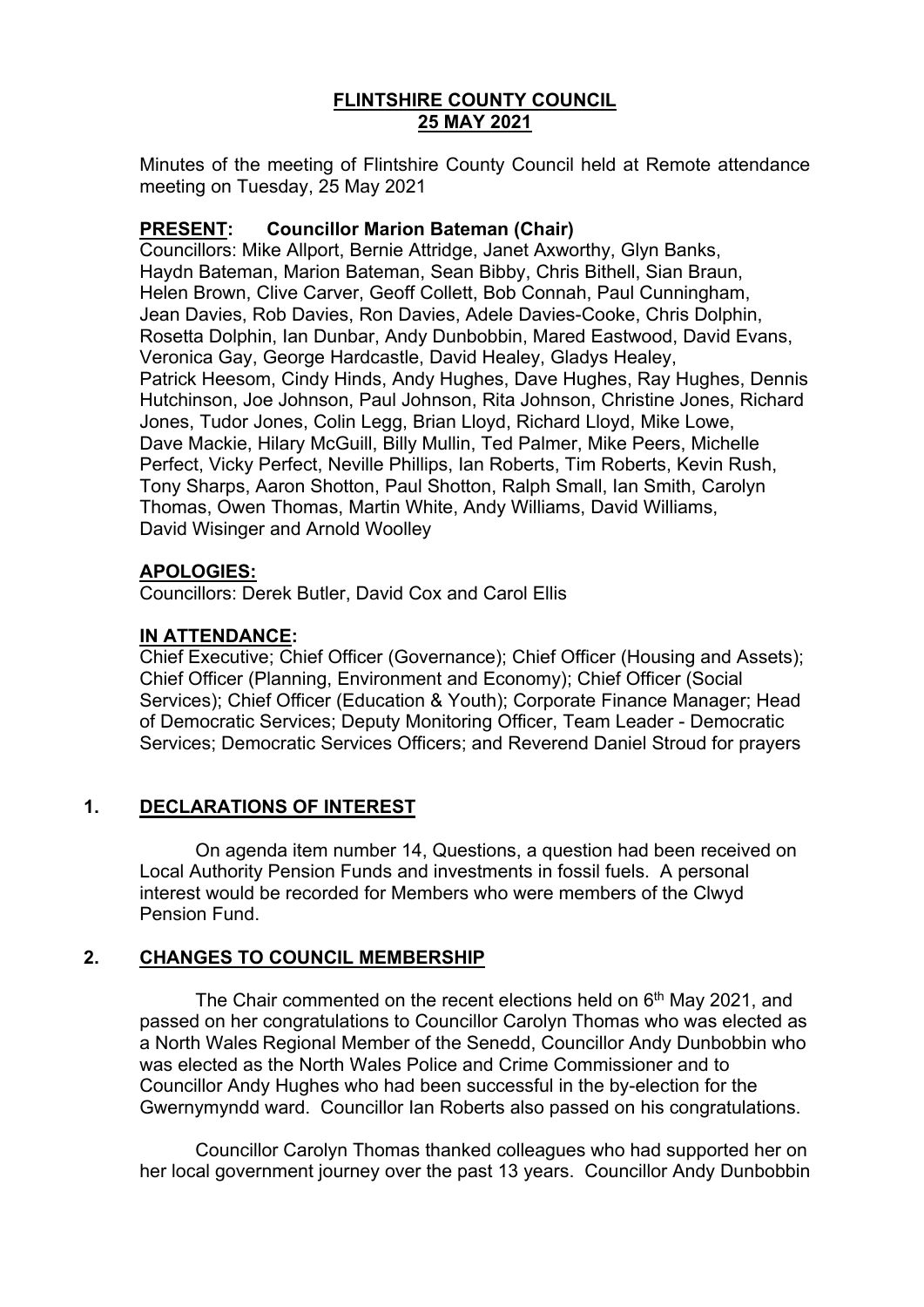thanked everybody for their support and best wishes. Councillor Andy Hughes also thanked colleagues for their support.

## **3. CHAIR'S REVIEW OF THE YEAR 2019-21**

As the outgoing Chair, Councillor Marion Bateman presented her review of the year 2019/20, and the extended period of 2020/21, during which she and her Consort, Councillor Haydn Bateman, had been honoured to represent Flintshire.

Back in 2019, her aim was to visit as many businesses and industries based in Flintshire and had been pleased to accept invitations from a vast range of companies. She and Haydn attended the official openings of both Llys Raddington and Hwb Cyfle Day Centre, and were present at the Pride of Flintshire awards. Many schools had visited the Council Chamber which they enjoyed. They had also been proud to represent Flintshire County Council at many Armed Forces commemorations and celebrations.

Councillor Bateman thanked everyone for their generosity donating to her chosen charities, which were Nightingale House Hospice and North West Cancer Research, as well as local charities.

She commented on the impact to life since March 2020 due to the Covid-19 pandemic. She paid tribute to the tireless work of the NHS, all other frontline works including Flintshire's Streetscene teams, the care home staff and everybody involved with Social Services and the third sector who went above and beyond to maintain essential services for residents, and Flintshire's teachers for continuing to provide education to the children. She also thanked the emergency services, delivery drivers, shop assistants, postmen and women, and the community volunteers who helped support residents in isolation. She also expressed her gratitude to officers of the Council who had to adapt to working from home, including supporting Members in virtual meetings.

In conclusion, she expressed her personal thanks to Colin Everett, the Chief Executive, who had worked tirelessly during the last 14 months steering Flintshire and all of North Wales through the unprecedented disaster of the global pandemic. She wished him and his family every best wish for the future on his impending departure.

She thanked officers for their support during her tenure and to her Chaplain Daniel Stroud. She paid tribute to the support Councillor Joe Johnson had given her in his role as Vice-Chair, and wished him and his Consort best wishes for the coming year.

## **4. ELECTION OF CHAIR OF THE COUNCIL FOR THE MUNICIPAL YEAR 2021/22, INVESTITURE OF CHAIN OF OFFICE AND SIGNING OF DECLARATION OF ACCEPTANCE OF OFFICE**

It was proposed by Councillor Ted Palmer and seconded by Councillor Paul Shotton that Councillor Joe Johnson be elected Chair of the Council for the municipal year 2021/22. No other nominations were received. In support of the proposal, tributes were paid to Councillor Marion Bateman for her contributions during 2019/20 – 2020/21.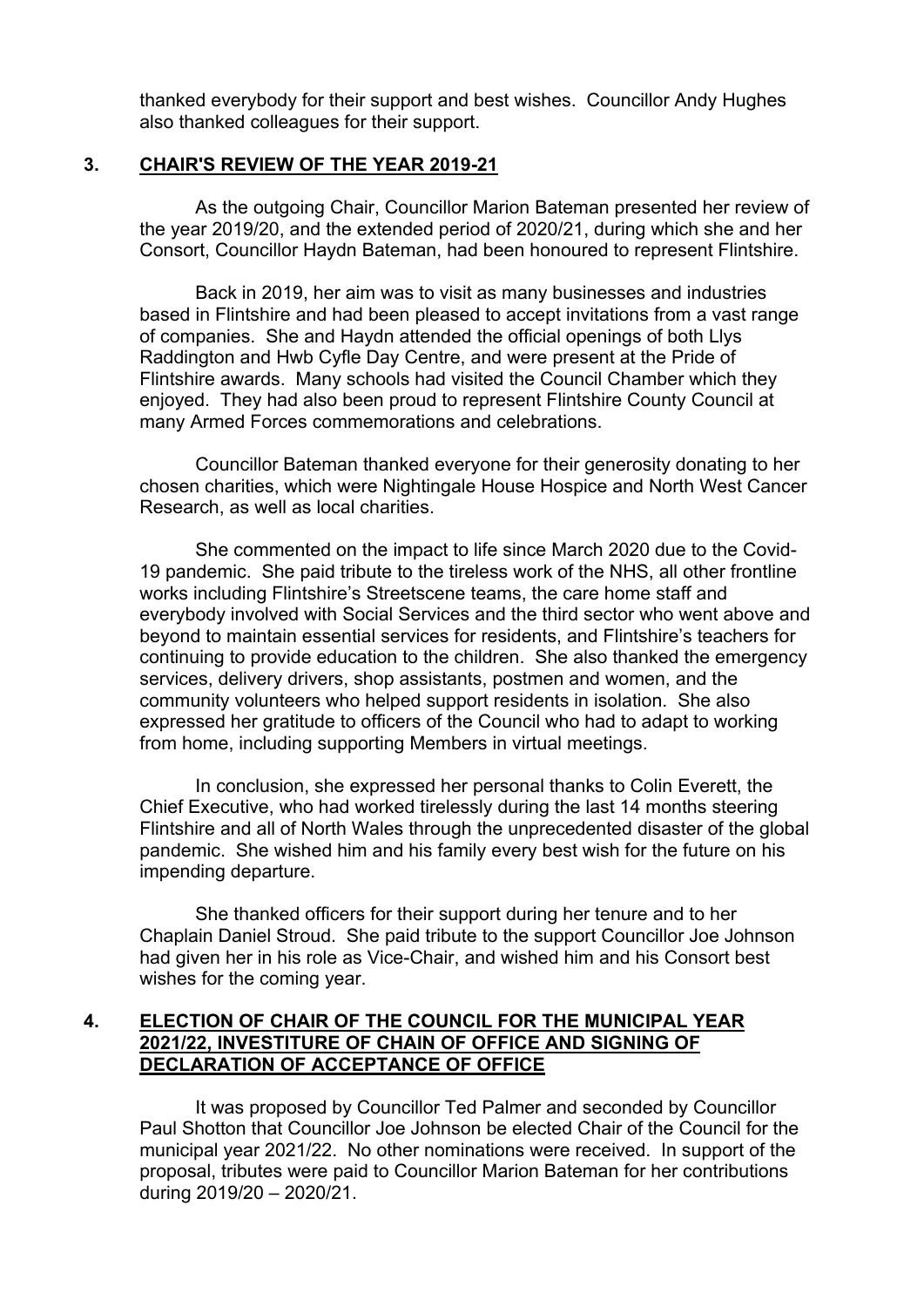Councillor Joe Johnson thanked Members for electing him as Chair for the year ahead which he described as an honour. He congratulated the outgoing Chair and her Consort and said Councillor Marion Bateman had been an excellent ambassador for the County.

### **RESOLVED:**

That Councillor Joe Johnson be elected Chair of the Council for the municipal year 2021/22.

Councillor Joe Johnson was invested with the Chain of Office by the retiring Chairman and signed his Declaration of Acceptance of Office in the presence of the Chief Executive.

(At this point Councillor Joe Johnson chaired the remainder of the meeting.)

The Chair then presented Councillor Marion Bateman with her retiring Chairman's Badge of Office and her Consort Councillor Haydn Bateman with his retiring Badge of Office. The Chair's Consort, Mrs Johnson, was invested with her Chain of Office.

## **5. APPOINTMENT OF VICE-CHAIR OF THE COUNCIL FOR THE MUNICIPAL YEAR 2021/22, INVESTITURE OF CHAIN OF OFFICE AND SIGNING OF DECLARATION OF ACCEPTANCE OF OFFICE**

It was proposed by Councillor Hilary McGuill and seconded by Councillor Ian Dunbar that Councillor Mared Eastwood be appointed Vice-Chair for the municipal year 2021/22. No other nominations were received. In support of the proposal, tributes were paid to Councillor Eastwood's work in the community and her support for local causes.

Councillor Eastwood thanked Members and congratulated the Chair whom she looked forward to working with for the year ahead.

### **RESOLVED:**

That Councillor Mared Eastwood be appointed as Vice-Chair of the Council for the municipal year 2021/22.

Councillor Eastwood was invested with the Chain of Office by the Chair and signed the Declaration of Acceptance of Office in the presence of the Chief Executive. Councillor Eastwood's Consort, Mr Tim Eastwood, was invested with his Chain of Office.

Gifts were then presented to Councillor Haydn Bateman, Sue Johnson and Tim Eastwood.

## **6. ELECTION OF THE LEADER OF THE COUNCIL**

It was proposed by Councillor Dave Hughes and seconded by Councillor Billy Mullin that Councillor Ian Roberts be appointed Leader of the Council for the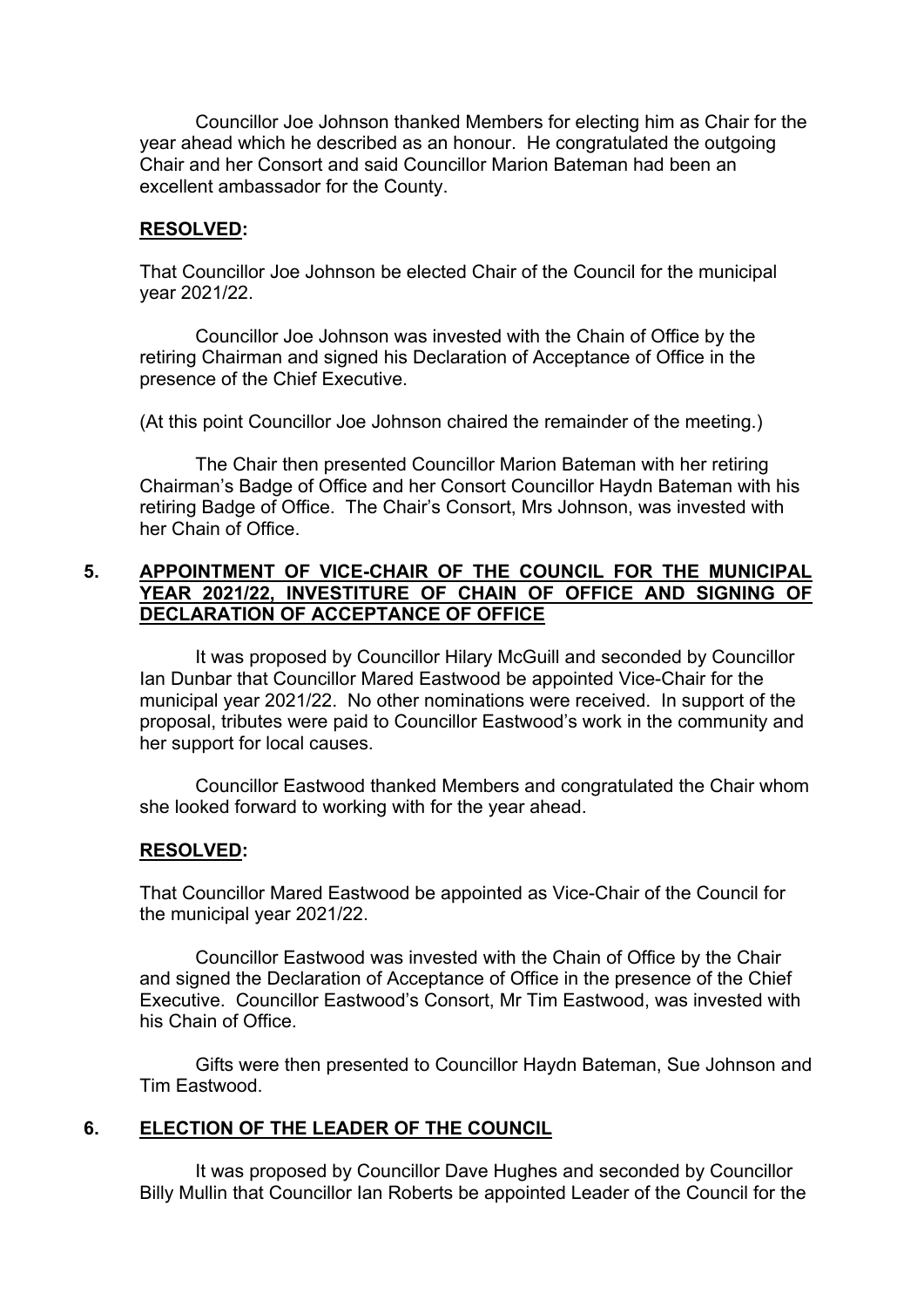municipal year 20121/22. No other nominations were received. In support of the proposal, tributes were paid to Councillor Roberts' achievements in local government and his commitment to deliver quality services for Flintshire residents.

## **RESOLVED:**

That Councillor Ian Roberts be appointed Leader of the Council for the municipal year 2021/22.

# **7. APPOINTMENT OF THE CABINET BY THE LEADER OF THE COUNCIL**

Councillor Ian Roberts thanked Members for electing him as Leader of the Council which he described as a genuine honour. In accordance with the Constitution, he set out his choice of Councillors to serve on the Cabinet.

### **RESOLVED:**

That the choice of Councillors to serve on the Cabinet and their portfolios detailed below, be noted.

| <b>Cabinet Member</b>  | <b>Portfolio</b>                                      |
|------------------------|-------------------------------------------------------|
| lan Roberts            | Leader of the Council and Cabinet Member for          |
|                        | <b>Education &amp; Youth</b>                          |
| <b>Glyn Banks</b>      | <b>Cabinet Member for Streetscene</b>                 |
| <b>Chris Bithell</b>   | Cabinet Member for Planning and Public Protection     |
| Derek Butler           | <b>Cabinet Member for Economic Development</b>        |
| Dave Hughes            | <b>Cabinet Member for Housing</b>                     |
| Paul Johnson           | Cabinet Member for Finance, Social Value and          |
|                        | Procurement                                           |
| <b>Christine Jones</b> | Deputy Leader of the Council (Partnerships) and       |
|                        | <b>Cabinet Member for Social Services</b>             |
| <b>Billy Mullin</b>    | Deputy Leader of the Council (Governance) and Cabinet |
|                        | Member for Corporate Management and Assets            |

## **8. CONSTITUTIONAL ISSUES INCLUDING COMMITTEES**

The Council considered the report of the Chief Officer (Governance) which dealt with matters that required decision at the Annual Meeting of the County Council in accordance with Council Procedure Rule 1.1 (vii) - (xiv).

The report proposed the creation of a new Recovery Committee to oversee the vital work of helping the Council to recover from the effects of the Covid-19 pandemic. The report also dealt with the appointment of other Committees and chairs and other issues such as allocation of seats, under political balance.

The report was split into sections, each one dealing with one decision that needed to be made and the relevant issues for consideration. Each section was considered and voted on in turn.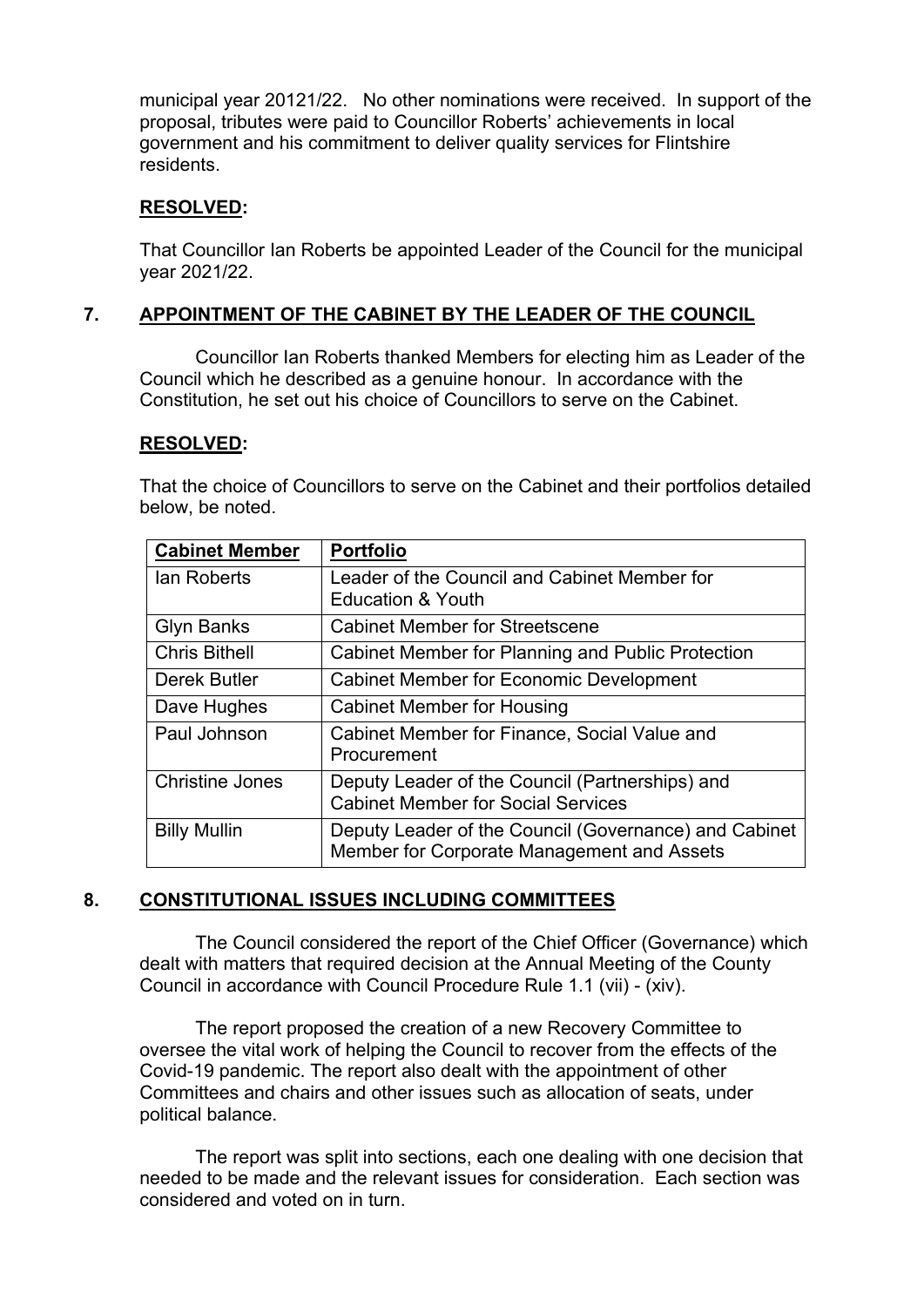# **(i) Appointment of Committees**

The Chief Officer (Governance) explained that the Constitution provided for the appointment of the following: Appeals Committee; Clwyd Pension Fund Committee; Constitution and Democratic Services Committee; Governance and Audit Committee; Grievance Committee; Grievance Appeals Committee; Investigation and Disciplinary Committee; Joint Governance Committee (for Pensions); Licensing Committee; Planning Committee; Recovery Committee; Standards Committee; and the five Overview & Scrutiny Committees.

Councillor Ian Roberts moved approval of the recommendation in the report which was seconded by Councillor Billy Mullin.

## **RESOLVED:**

That Council appoints the following Committees:

Appeals Committee; Clwyd Pension Fund Committee; Constitution and Democratic Services Committee; Governance and Audit Committee; Grievance Committee; Grievance Appeals Committee; Investigation and Disciplinary Committee; Joint Governance Committee (for Pensions); Licensing Committee; Planning Committee; Recovery Committee; Standards Committee; and The five Overview & Scrutiny Committees listed in the report.

## **(ii) Determination of the size of Committees**

The Chief Officer explained that the size of each committee must be decided at the Annual Meeting. Council had previously agreed that the major Committees should be large enough for all political groups to be represented.

Councillor Ian Roberts moved approval of the recommendation in the report which was seconded by Councillor Billy Mullin.

## **RESOLVED:**

That the size of each committee be as set out in paragraph 1.04 of the report.

## **(iii) Terms of Reference of Committees**

The Chief Officer explained that the Annual Meeting was required to decide the terms of reference of the Committees that it appointed. The terms of reference for the Recovery Committee were appended to the report.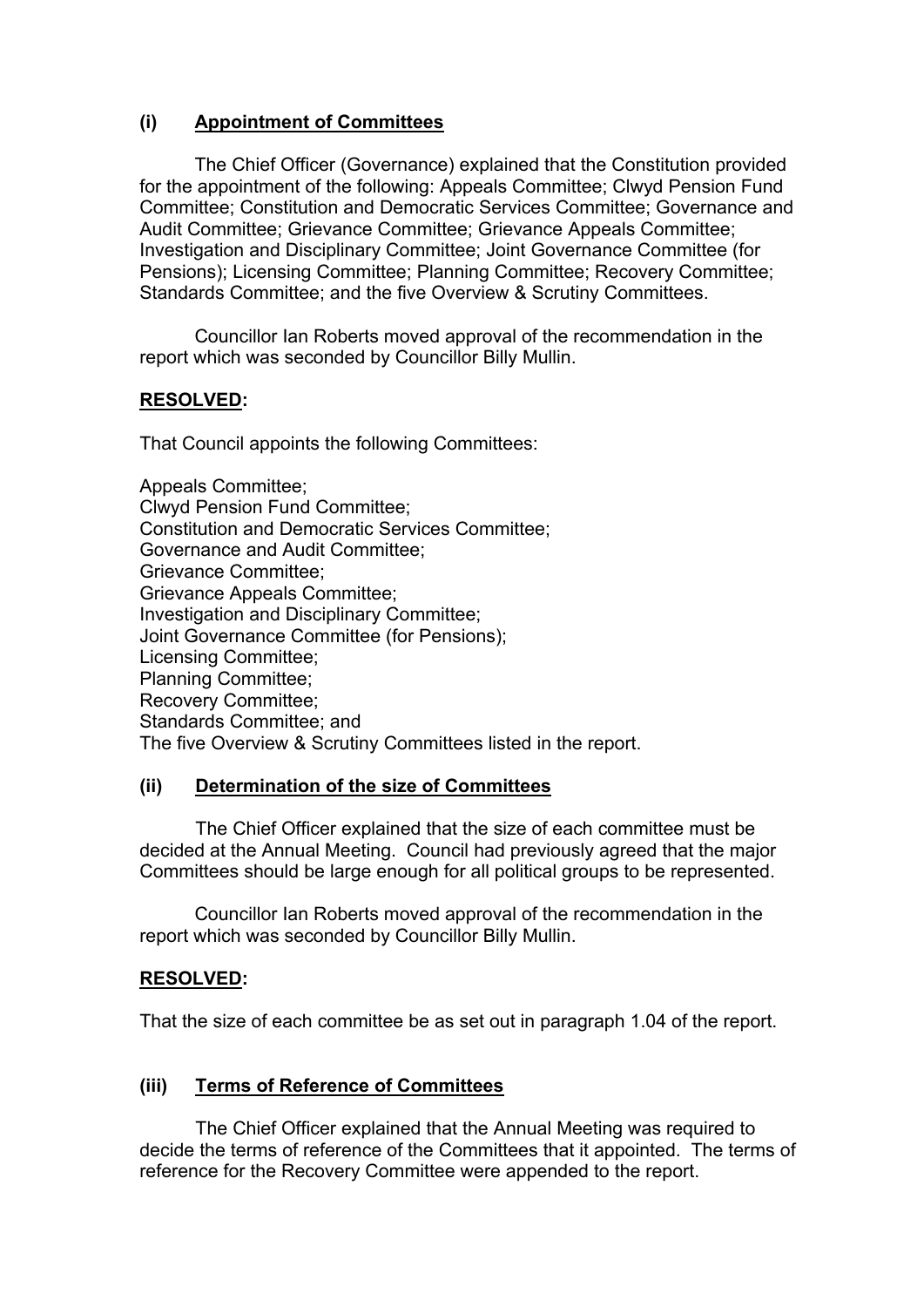Councillor Ian Roberts moved approval of the recommendation in the report which was seconded by Councillor Billy Mullin.

## **RESOLVED:**

That the terms of reference for each Committee as set out in the Constitution be approved.

## **(iv) Political Balance**

The Chief Officer (Governance) explained that at, or as soon as practicable after the Annual Meeting, the Council was required to decide the allocation of seats to political groups in accordance with the Political Balance Rules contained in the Local Government and Housing Act 1989 and the Local Government (Committees and Political Groups) Regulations 1990 as amended. Those rules did not apply to Cabinet nor to the Standards Committee. The rules of political balance would apply to the new Recovery Committee.

In order to achieve political balance, it had been necessary to separate out the 'employment' Committees, which were the Grievance, Grievance Appeals and Investigation and Disciplinary Committees. Otherwise, the smaller groups would be disadvantaged by having to use part of their seat allocation on committees which seldom, if ever, met.

There were 131 seats for Councillors across all of the Council Committees based on the current group membership. The entitlement of each group to seats was set out in the table in the report.

Councillor Mike Peers sought clarification that Councillor Andy Hughes would be aligned with the Liberal Democrat Group, which was confirmed.

Councillor Ian Roberts moved approval of the recommendation in the report which was seconded by Councillor Christine Jones.

## **RESOLVED:**

That the seats be allocated in accordance with political balance as set out in appendix 2 to the report and the rules on membership of the Committees as set out in paragraphs 1.08 – 1.14 of the report, and that the seats on the Grievance, Grievance Appeals and Investigation and Disciplinary Committees be allocated to give a broad political spread of membership.

## **(v) Appointment of Chairs of Standing Committees**

The Chief Officer (Governance) explained that Committee Chairs were appointed by different bodies, some of which were subject to restrictions. A table in paragraph 1.17 of the report outlined which body appointed which Chair and what restrictions (if any) applied.

Councillor Ian Roberts moved the following, which was seconded by Councillor Billy Mullin: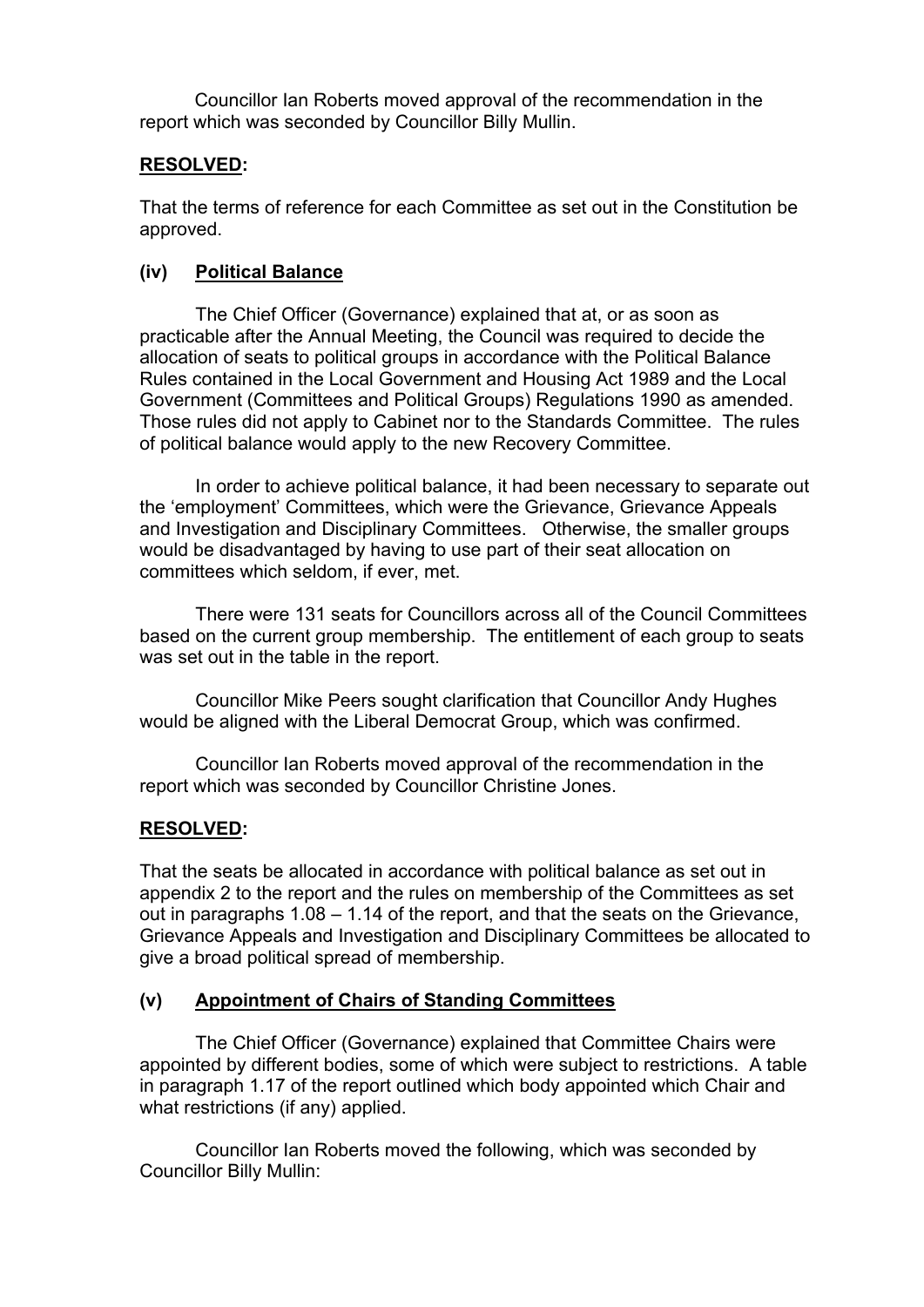- That Councillor Ted Palmer be appointed as Chair of the Clwyd Pension Fund Committee;
- That Councillor Neville Phillips be appointed as Chair of the Constitution & Democratic Services Committee;
- That Councillor Tony Sharps be appointed as Chair of the Licensing Committee.
- That Councillor David Wisinger be appointed as Chair of Planning Committee; and
- That Councillor Richard Jones be appointed as Chair of Recovery Committee.

The Chief Officer explained that the chairs of Overview & Scrutiny Committees were chosen by the political groups based on the strength of the various groups and which had seats on the Cabinet. Chairs were allocated to groups with a place on Cabinet first and any entitlement was rounded down to the nearest whole number. The remaining Chairs were then allocated to groups without a seat on Cabinet, rounding up to the nearest whole number.

Councillor Ian Roberts moved the following, which was seconded by Councillor Billy Mullin:

## **Overview & Scrutiny Committee Group to Choose Chair**

Community, Housing & Assets Labour (Councillor Ian Dunbar) Corporate Resources **Conservative** Environment & Economy **Independent Alliance** Social & Health Care **Liberal Democrat** 

Education, Youth & Culture Labour (Councillor David Healey)

On being put to the vote, this was carried.

# **RESOLVED:**

- (a) That the Chairs of the following Committees be appointed (noting any restrictions on eligibility):
	- Clwyd Pension Fund Committee Councillor Ted Palmer
	- Constitution and Democratic Services Committee Councillor Neville **Phillips**
	- Licensing Committee Councillor Tony Sharps
	- Planning Committee Councillor David Wisinger
	- Recovery Committee Councillor Richard Jones
- (b) That the Grievance Committee, the Grievance Appeals Committee and Investigation & Disciplinary Committee should each appoint its own Chair from amongst its membership; and
- (c) That the following groups be allocated the chair of the Overview & Scrutiny Committees as outlined:

Community, Housing & Assets Labour (Councillor Ian Dunbar) Education, Youth & Culture Labour (Councillor David Healey) Corporate Resources Conservative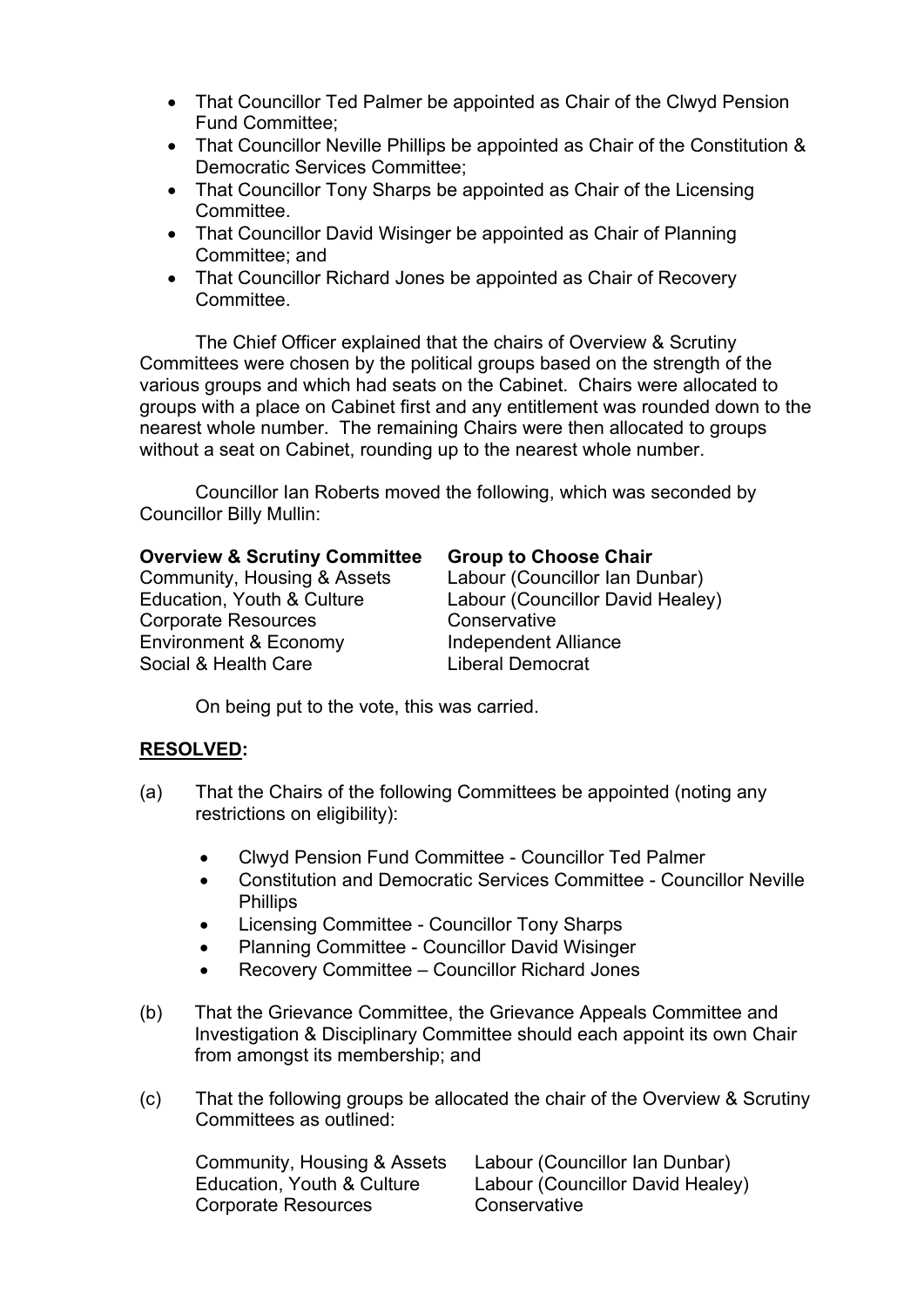Environment & Economy Independent Alliance Social & Health Care **Liberal Democrat** 

### **(vi) Approval of the Constitution**

The Chief Officer explained that the Constitution set out how the Council functioned and contained within it:

- Rules and procedures for managing meetings and Council business;
- Delegations to the Cabinet (including the choice of what was to be and what was not to be an executive function;
- Delegations to committees and advisory groups in line with their terms of reference;
- Delegations to officers; and
- Codes and protocols to support high standards of ethical behaviour and governance

The Constitution was kept under rolling review during each term of the Council and every code/protocol would be reviewed at least once as part of a scheduled review. Changes were also made as and when required if a scheduled review had already taken place or was not due for some time. During the next 12 months the Council would review:

- Procedure Rules for meetings to facilitate hybrid meetings;
- The Code of Conduct in line with a review by Welsh Government;
- The Planning Code of Practice as agreed at the meeting in April; and
- The Protocol on Member Involvement in Other Wards

Councillor Ian Roberts moved approval of the recommendation in the report which was seconded by Councillor Billy Mullin.

## **RESOLVED:**

That the rules, procedures, delegations and codes/protocols within the Constitution be approved, including the temporary changes to the rules of procedure to accommodate virtual meetings.

## **(vii) Nominations to Internal Bodies**

The Chief Officer explained that the existing Scheme of Delegation provided for an Appointments Committee for first and second tier officers, comprising seven Members. This was not a standing committee and was convened when required by seeking nominations from Group Leaders. In the past it had been useful for Committee Members to be politically balanced including the relevant Cabinet Member. In April, Council had agreed to a slightly larger Appointments Committee for the recruitment of a new Chief Executive.

Councillor Ian Roberts moved approval of the recommendation in the report which was seconded by Councillor Christine Jones.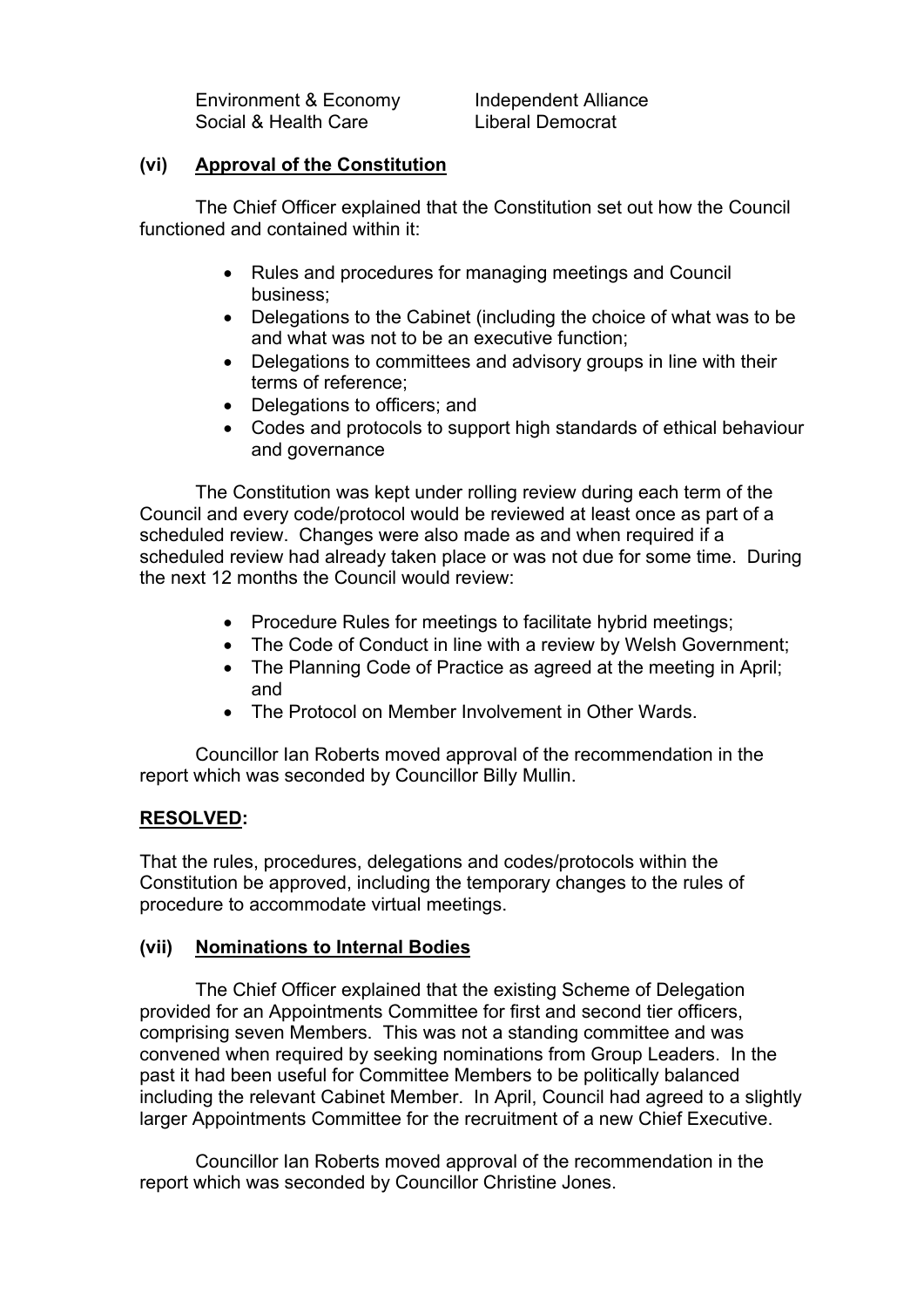## **RESOLVED:**

That the make-up of the Appointments Committee be approved.

## **(viii) Standards Committee**

The Chief Officer explained the composition and membership of the Standards Committee which Members were requested to note along with the appointment of Members to Outside Bodies for the whole term of the Council.

Councillor Ian Roberts advised that as Councillor Paul Johnson was now a Cabinet member, his would be replaced by Councillor Gladys Healey on Standards Committee.

Councillor Ian Roberts moved the recommendation which was seconded by Councillor Christine Jones.

### **RESOLVED:**

That the composition and membership of the Standards Committee be noted, including the change to membership of Councillor Gladys Healey replacing Councillor Paul Johnson.

### **(ix) Appointments to Outside Bodies**

The Chief Officer explained that at the Annual Meeting in 2017 Council appointed Members to outside bodies for the whole term of the Council. It also gave the Chief Executive, in consultation with Group Leaders, the power to make changes to those nominations as required.

Councillor Ian Roberts moved the recommendation which was seconded by Councillor Christine Jones.

## **RESOLVED:**

That Council notes the nominees to Outside Bodies that have been appointed for the whole Council terms and the Chief Executive's power to vary those nominations (in consultation with Group Leaders).

## **9. SCHEDULE OF MEETINGS 2021/22**

The Chief Officer (Governance) presented the schedule of meetings for 2021/22 following consultation.

Each year the Schedule of Meetings was designed based on regular meeting cycles, regular meeting days where possible and with wide consultation to ensure that reporting commitments and/or meetings did not clash.

## **RESOLVED:**

That the draft schedule of meetings for 2021/220 be approved.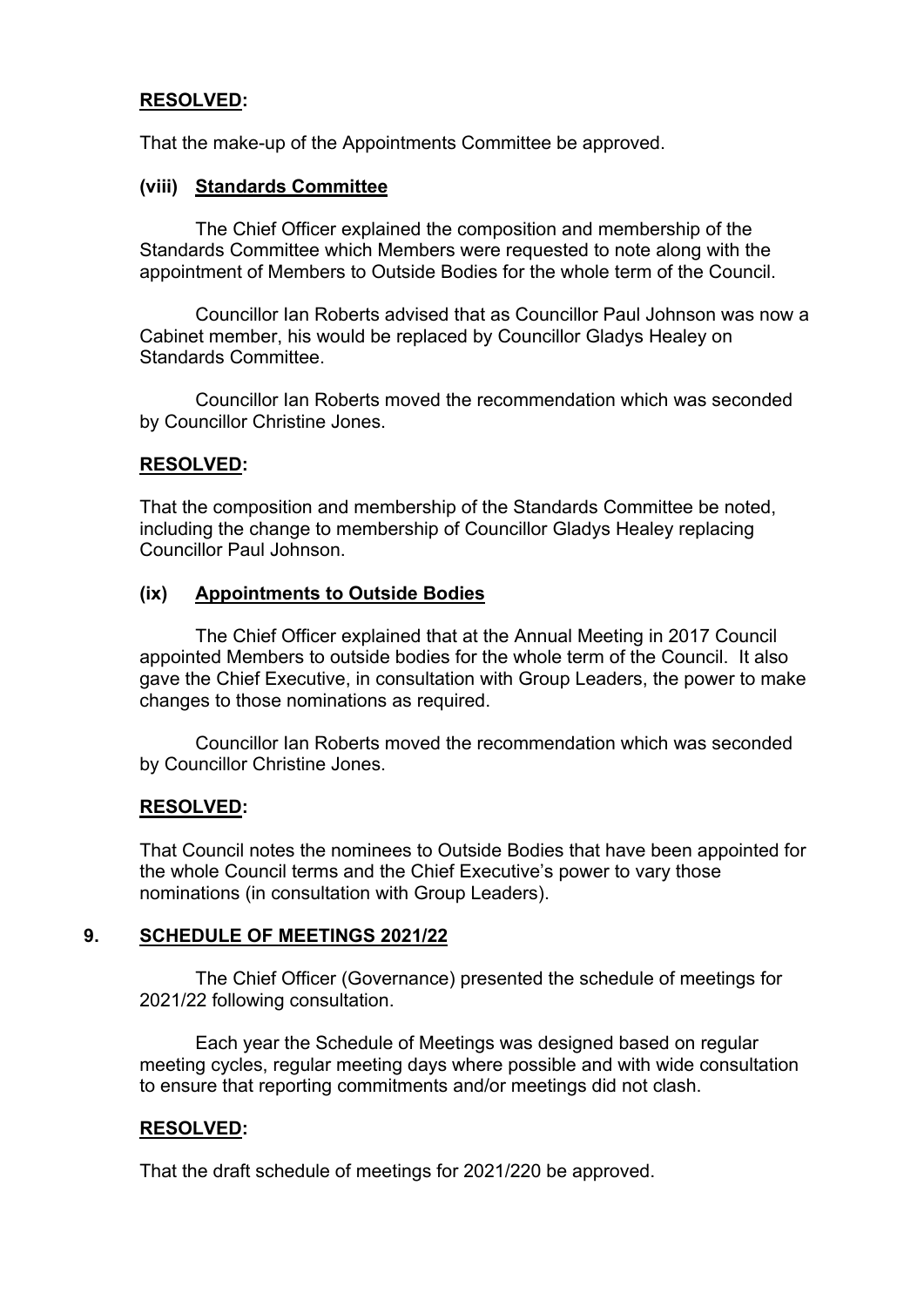*At this stage of the meeting, there was a brief adjournment prior to considering the ordinary items of business.*

## **10. COUNCIL PLAN 2021/22**

The Chief Executive introduced the item and explained that the Council Plan was published as two documents. Part 1 set out the intent. Part 2 set out the risks, performance measures, targets and milestones against which achievement would be measured and evaluated. The Council Plan had been reviewed and refreshed for structure and content, and continued to take account of ongoing recovery in addition to longer term strategic objectives.

The framework for next year's Council Plan was built around six themes:

- Economy:
- Education and Skills:
- Green Society and Environment;
- Affordable and Accessible Housing;
- Personal and Community Well-being; and
- Poverty

Each of the six themes had been mapped against the Overview and Scrutiny Committees for reporting and accountability. The delivery of the Plan was the responsibility of the Cabinet.

The Council Plan Part 1 had been shared with Overview and Scrutiny Committees for review and comments. There had been no significant change to Part 1 following the consultation as the Committees were supportive.

In moving the recommendation, Councillor Ian Roberts highlighted the expansion of both Marleyfield House care home and Ysgol Glanrafon. The proposal was seconded by Councillor Billy Mullin.

## **RESOLVED:**

That the Council Plan 2021/22, on the recommendation of Cabinet, be adopted.

## **11. PUBLIC INTEREST REPORT ISSUED UNDER S.16 OF THE PUBLIC SERVICES OMBUDSMAN (WALES) ACT 2005**

In his capacity as Monitoring Officer, the Chief Officer (Governance) introduced the item and background to a Public Interest Report issued by the Public Services Ombudsman for Wales (PSOW) who had upheld a complaint by the next-door neighbour of a property whose annexe had been granted planning permission by the Council. The findings of the Public Interest Report stated that the way the applications were dealt with amounted to maladministration leading to injustice to that complainant and made recommendations for remedying the maladministration. The Chief Officer said that such reports were a rare occurrence for the Council and that it was the responsibility of Council to decide whether to accept or challenge the findings and recommendations of the PSOW.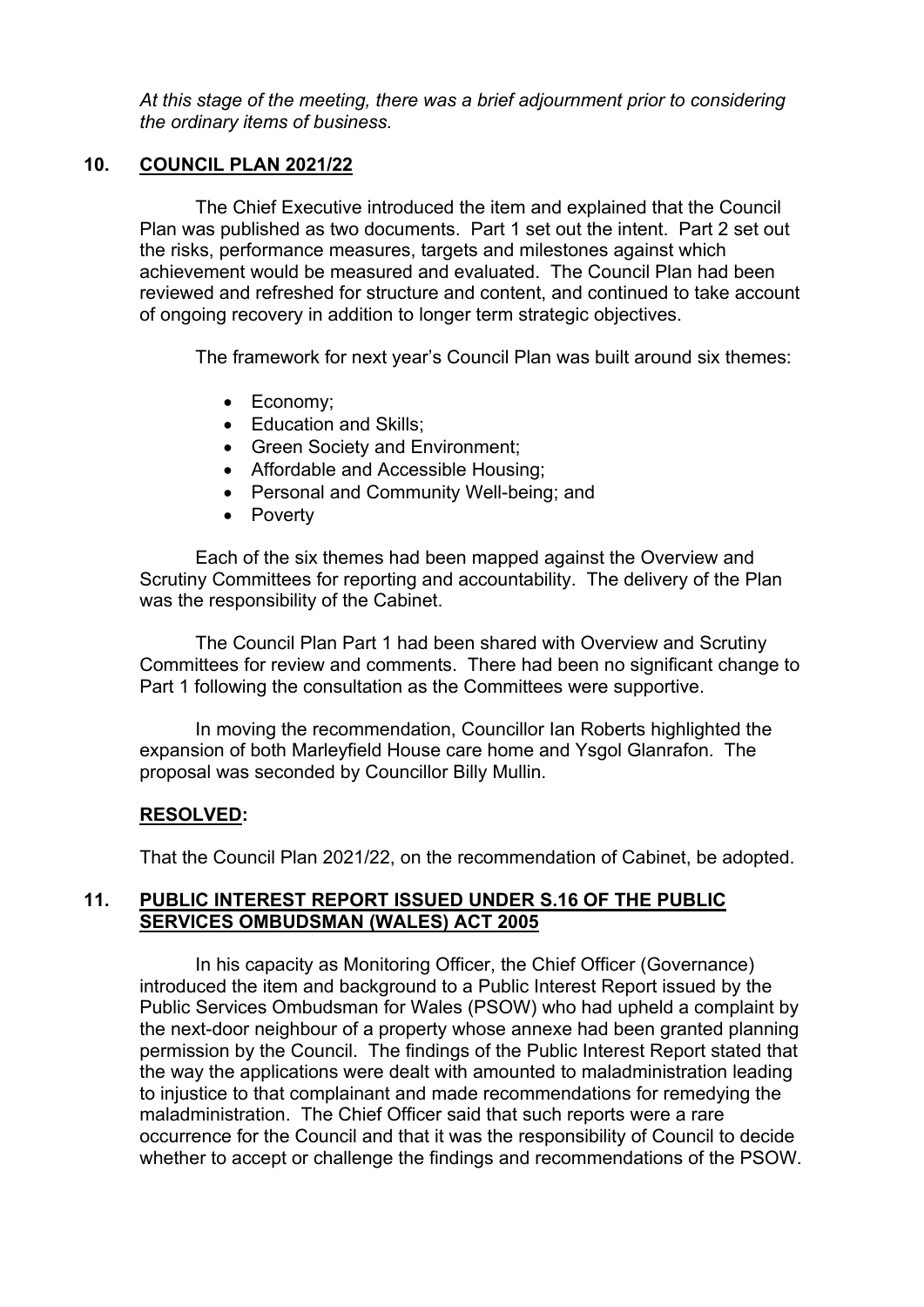Whilst officers respected the views of the PSOW, they had given the matter careful and objective consideration and disagreed with some of those findings. They believed that the annexe was substantially in accordance with policy and that, although there was a minor departure, it was not significant enough to justify refusal of planning permission. Therefore, they considered that, had the Council refused permission, then the applicant would very likely have been successful on appeal. Furthermore, permitted development rights allowed for the construction of a visually similar, and larger, building in any event. Having taken independent legal advice, officers believed that whilst the Council would have reasonable prospects of success if it were to legally challenge the findings, such a process would incur significant costs and resources for both the Council and PSOW, potentially causing damage to that working relationship and further delaying a resolution for the complainant. On that basis, it was recommended that the Council accept the findings of the PSOW.

By contrast the Council had discretion whether to accept the PSOW's recommendations on remedy and would need good grounds to depart from those recommendations. However, given the officers' beliefs on policy and permitted development rights, they felt strongly that there were indeed good grounds to recommend different remedies to those put forward by the PSOW. If the findings were accepted then it would be reasonable to implement the first two recommendations to apologise to the complainant for the length of time taken to resolve - for which the Council and PSOW were both attributable - and to review whether the conditions attached to the retrospective permission were complied with. Officers recommended that the third PSOW recommendation (that the complainant be paid an amount equating to the difference in the value of her property before and after the development, which would equate to £20,000) be rejected on the grounds set out in 3.10 of the report. Officers recommended that the Council pay a sum of £5,000 to reflect the time, trouble and distress caused to the complainant.

In moving the officer recommendations, Councillor Chris Bithell agreed that this was the correct approach based on the reasons stated. Also speaking in support was Councillor David Wisinger who seconded the proposal.

Councillor Patrick Heesom thanked officers for the report and said that the PSOW recommendations were appropriate and should be acknowledged. As this was the second Public Interest Report issued to the Council by the PSOW, he suggested that this be explored further by the Planning Strategy Group.

The Chief Executive said that the Planning Strategy Group and Group Leaders had been consulted on the report and that any learning from the matter would be followed up.

Councillor Richard Jones referred to wording in paragraph 3.08 of the report and said that if the Council accepted that maladministration had occurred then it should pay the complainant £20,000 (deemed by the District Valuer to be the difference in the value of her property) as recommended by the PSOW.

Councillor Clive Carver spoke about the importance of heeding the recommendations of the PSOW and referred to a similar report issued by the PSOW in 2019. As he was not a Member of the Planning Committee and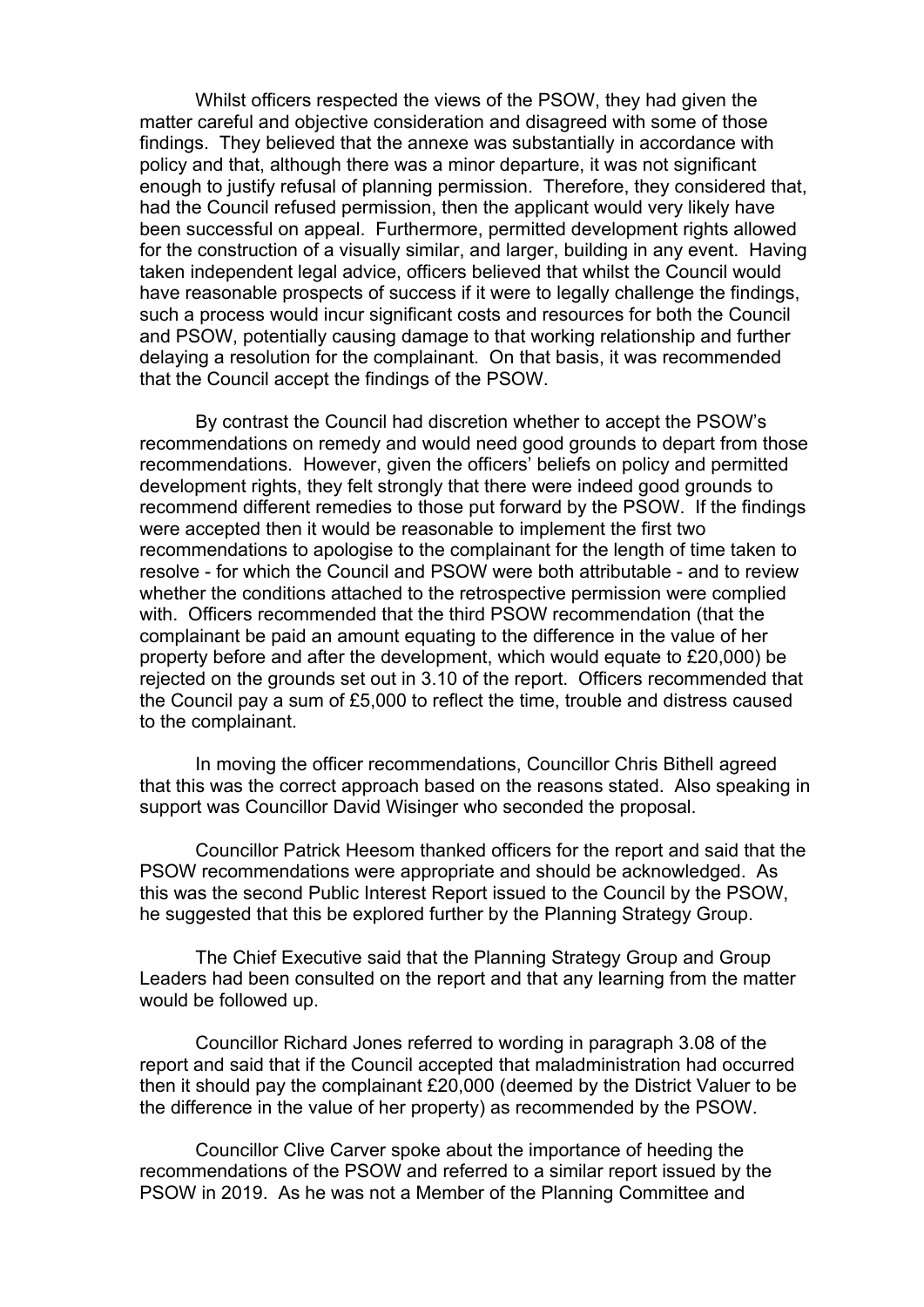therefore had not received the relevant training, Councillor Carver raised concerns that he may not be sufficiently informed to question officer advice on planning applications in his ward. Councillor Carver said that he would be voting against the officer recommendations and asked that this be recorded.

Councillor Mike Peers questioned the suggested offer of £5,000 if the Council was accepting some liability and asked how this figure had arisen. He raised questions on compliance with planning conditions, the sharing of documented legal advice and asked whether the grounds for different remedies had been raised with the PSOW prior to the report to Council.

In responding to the points raised, the Chief Executive and Chief Officer clarified that a previous case quoted had not set a precedent as there were different reasons for challenge. In this case, the main reasons for not challenging the findings by way of Judicial Review were to avoid reputational damage to the Council and its relationship with the PSOW, together with the costs involved in doing so. Officers had made clear the grounds for departing from the PSOW recommendations prior to the Public Interest Report being issued, and the suggested payment to the complainant to reflect distress and delay with the case - which was equally attributable to the PSOW - was relative to other compensation payments on record for similar reasons. The Deputy Monitoring Officer confirmed that the Council had liaised fully with the PSOW throughout the process.

In response to questions from Councillor Aaron Shotton on the next stages, the Chief Officer set out the options available to the PSOW in considering the Council's decision on which there would be no recourse to Members of the Council.

Councillor Richard Jones proposed an amendment that the Council accepts the findings and all recommendations made by the PSOW in full (paragraphs 50-53 of the PSOW report). This was seconded by Councillor Heesom.

On the advice of the Chief Officer, a vote was taken to clarify whether Members supported the officers' recommendations or the PSOW recommendations in full (amendment put forward by Councillor Jones). On being put to the vote, the amendment was carried.

## **RESOLVED:**

- (a) That the findings set out in the Public Interest Report be accepted for the reasons set out in paragraph 3.03 to 3.06 of the report; and
- (b) That the recommendations contained at paragraphs 50, 51, 52 and 53 of the Public Interest Report be accepted, namely that the Council:
	- I. Issues an apology to the complainant;
	- II. Reviews whether the conditions attached to the retrospective permission have been complied with. If it concludes that they have not, the Council should consider what action may be expedient to ensure such compliance;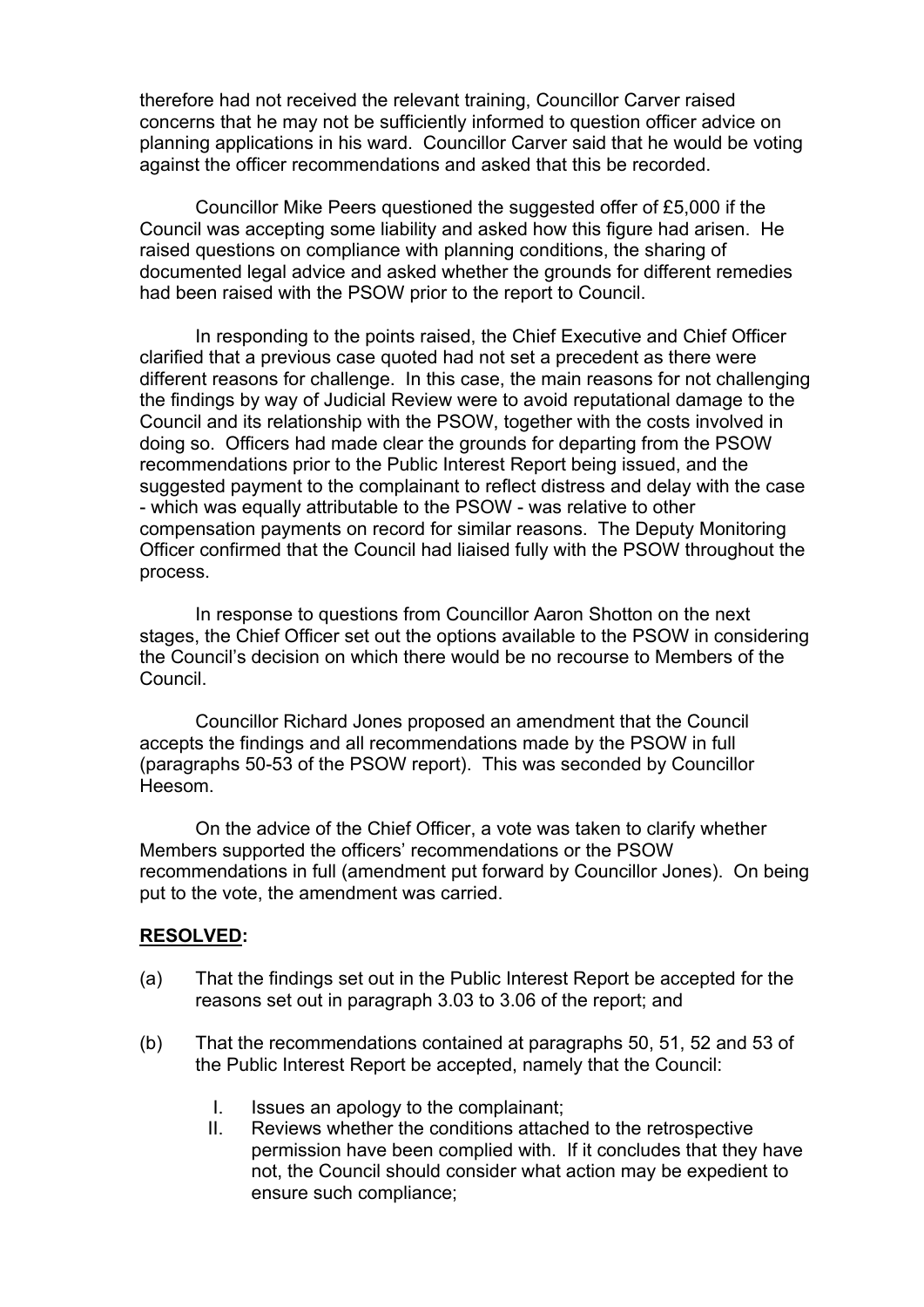- III. Instructs the District Valuer to assess the impact of the development on Ms N's property within 3 months and within a month of receiving the District Valuer's report, pays her an amount which equates to the difference in value of her property before and after the development; and
- IV. Confirms to the PSOW what action it has taken in response to the Public Interest Report.

## **12. PETITIONS**

Councillor Tudor Jones submitted a petition on behalf of residents in Caerwys to look at improving the conservation of roadside verges and consider the approach taken by Denbighshire County Council.

The Chief Executive said that the Council's current policy had been circulated amongst Members and suggested that the matter be referred to the relevant Overview & Scrutiny Committee for further consideration. This suggestion was supported by Councillor Jones.

## **13. QUESTIONS**

A question from Councillor Tudor Jones on the Local Authority Pension Funds and investments in fossil fuels had been received. The question and response had been circulated to Members and published on the website.

Councillor Jones welcomed the detailed response and thanked Councillor Ted Palmer - Chair of the Clwyd Pension Fund Committee - for his invitation to attend a forthcoming briefing on the matter. He did not have a supplementary question but asked that the question and response be made available to other interested parties.

The Chief Executive confirmed that the question and response would be shared with the Clwyd Pension Fund Committee Members.

## **RESOLVED:**

That the question be received and the response noted.

## **14. PUBLIC QUESTION TIME**

None had been received.

## **15. NOTICE OF MOTION**

None had been received.

## **16. MEMBERS OF THE PRESS AND PUBLIC IN ATTENDANCE**

There was one member of the press and no members of the public in attendance.